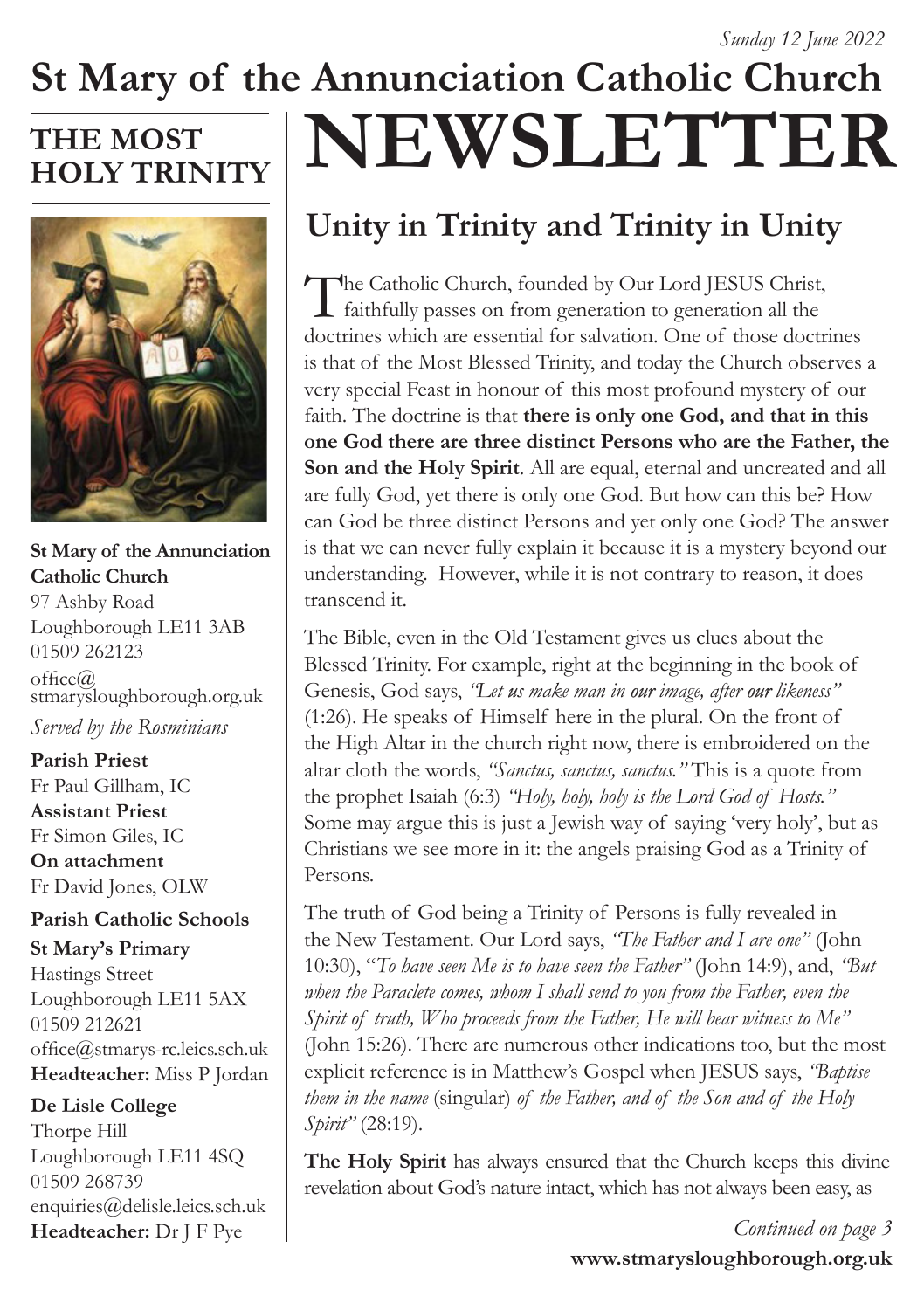

*St Anthony of Padua*

**Please pray for those who are sick**

**for those who have recently died**

Alan Creighton Pietro Lallo Greg O'Connor *May they rest in peace*

**and for those whose anniversaries occur at this time** George Haynes May Buttarazzi Maria Santoro Doreen Dilkes Maria Di-Niro Maureen Modlen Fr Michael Hare IC Barbara Nolan Vittorio Giorgio John Corbert John Scott Regina Wojciechowska

#### **PLEASE NOTE**

Due to government regulations regarding personal data (GDPR), we are not able to publish name details of Mass intentions for the living in this online version of the newsletter.

## **MASS INTENTIONS AT ST MARY'S**

| Sat 11th<br>6.00pm                          | <b>Vigil Mass</b><br>Filomena Gobi Varallo (RIP)                          |
|---------------------------------------------|---------------------------------------------------------------------------|
| Sun 12th<br>9.00am<br>$11.15$ <sub>am</sub> | The Most Holy Trinity (Solemnity)<br>For the Parish<br>Andy Newbold (RIP) |
| 4.00 <sub>pm</sub>                          | Italian Mass                                                              |
| Mon 13th                                    | St Anthony of Padua (Memoria)                                             |
| 9.15 am                                     | Victor & Mary Woodhouse (RIP)                                             |
| $6.30$ pm                                   | Reception & Confirmation of Daniel, Joanna & Xavier                       |
| Tues 14th                                   | Feria (FORTY HOURS DEVOTION)                                              |
| 9.30am                                      | Intention for the living Followed by the Rosary                           |
| 10am-8pm                                    | Exposition of the Blessed Sacrament                                       |
| $7.30$ pm                                   | Rosary                                                                    |
| 8.00pm                                      | <b>Benediction</b>                                                        |
| Weds 15th                                   | Feria                                                                     |
|                                             | 6.00-6.25pm Parish Rosary (in church)                                     |
| 6.30pm                                      | Special Int'n (Latin, old rite, sung Mass of Corpus Christi)              |
| Thurs 16th                                  | St Richard of Chichester (Memoria)                                        |
| 9.15 am                                     | Jim & Margaret Smith (RIP)                                                |
| Fri 17th                                    | Feria                                                                     |
|                                             | Forty Hours Devotion at Loughborough University - Mass at 9.30am          |
| 6.00-6.25pm Confessions                     |                                                                           |
| $6.30$ pm                                   | Vittorio Giorgio (RIP, Anniversary)                                       |
| Sat 18th                                    | Saturday Mass of the Blessed Virgin Mary                                  |
| 10.00am                                     | Greg O'Connor (RIP) No Public Mass                                        |
| $10.30$ am                                  | Private prayer with Exposition of the Blessed Sacrament                   |
| $-12.30$ pm                                 | with Confessions 10.30-11.30am                                            |
| $6.00$ pm                                   | Vigil Mass: Ann O'Rourke (RIP)                                            |
| Sun 19th                                    | Corpus Christi (Solemnity)                                                |
| $9.00$ am                                   | James O'Rourke (RIP) First Holy Communions                                |
| $11.15$ <sub>am</sub>                       | For the Parish First Holy Communions                                      |
|                                             |                                                                           |
| 4.00 <sub>pm</sub>                          | Italian Mass                                                              |

**This week at St Mary's**

**Mon 13th** First Holy Communion rehearsal & Confessions - 4.15pm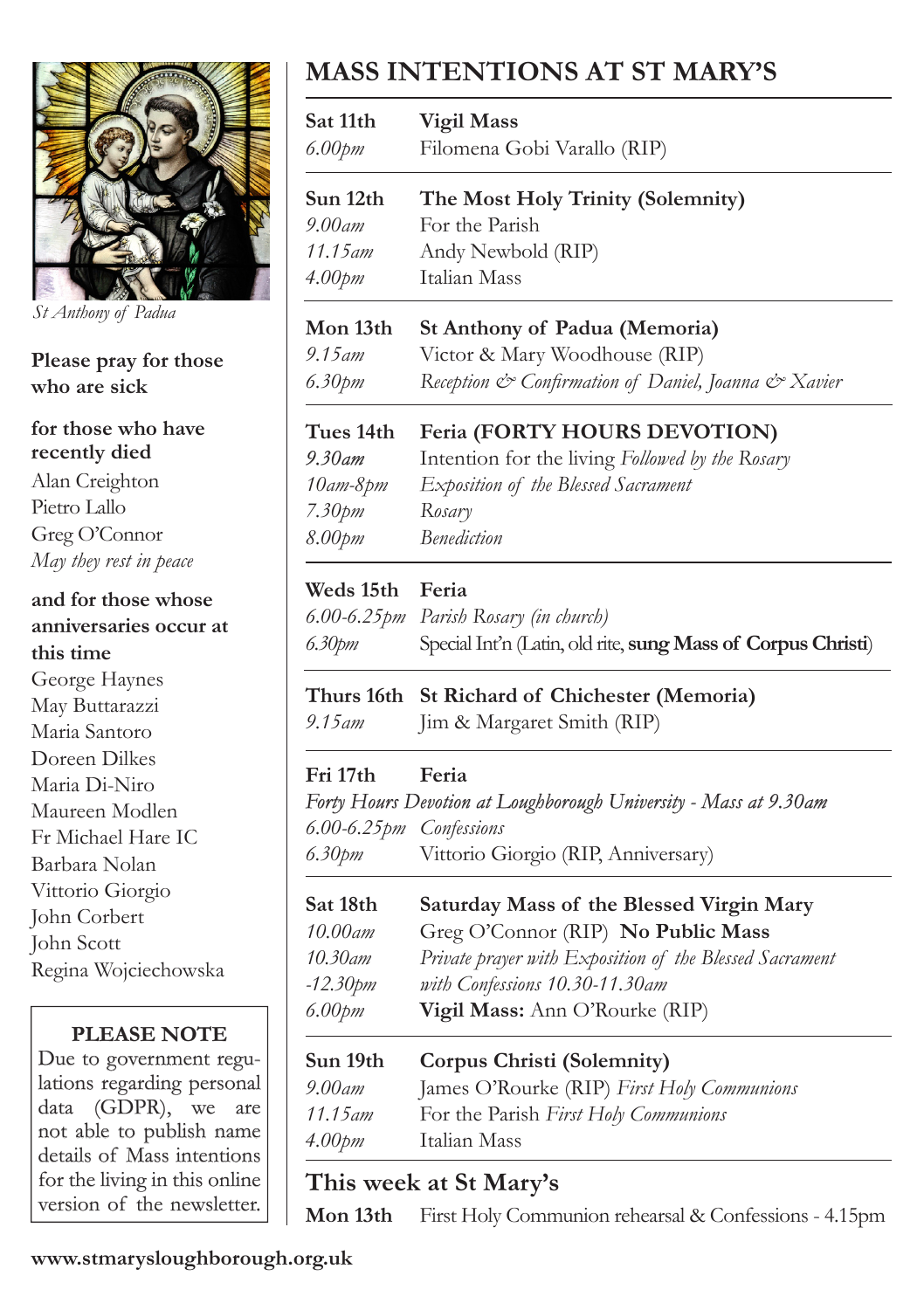#### *Continued from front page*

corrupting this truth has been at the top of Satan's agenda, because he knows how wrong ideas about God can lead to wrong paths and then ultimately to destruction. This is what happened in the **Garden of Eden** when Satan persuaded Adam and Eve that God's prohibition of their eating the fruit of the forbidden tree was unreasonable, and that God was being deceitful and unfair. Satan changed their idea of God and so they ended up being disobedient, which was the **original sin**. Similarly, would Islamic terrorists blow up innocent people if they believed correctly that God was a Trinity who loves the whole of humanity, both believers and unbelievers, saints and sinners alike? I think they would not.

Our whole faith is really summed up in our belief in the Most Blessed Trinity and in Our Lord JESUS Christ Who is the Second Person of the Trinity Who became man. He is our Saviour, and it is through Him that we will enter Heaven. He is the **door of the sheepfold** (John 10:7). He is **the Way, the Truth and the Life** (John 14:6), and **there is no other name by which we may be saved** (Acts 4:12). So let us hold fast to the true faith which God has revealed. We can never accept that there be any compromise in the truth of the doctrine of the Blessed Trinity, in JESUS Christ the God man, and of the uniqueness of the Catholic Church He founded which, guided by the Holy Spirit, teaches infallibly all truth necessary for salvation. We must have courage and strength, despite difficulties and trials, to remain true to what has been given us and to ensure that it is handed on safely to future generations. **Glory be to the Father, and to the Son, and to the Holy Spirit; as it was in the beginning is now and ever shall be, world without end. Amen.**

*Fr Paul Gillham, IC*

**Forty Hours Devotion:** The Loughborough Deanery will be celebrating Forty Hours Adoration of the Blessed Sacrament leading up to the Solemnity of Corpus Christi. Mass will be celebrated each day at 9.30am followed by all day Exposition of the Blessed Sacrament concluding with Benediction at 8pm. The dates and venues are as follows: **Monday 13th June** at Holy Cross, Whitwick; **Tuesday 14th June** at St Mary's Loughborough; **Thursday 16th June** at St Wilfrid's, Coalville; and **Friday 17th June**  at Loughborough University Chapel, Edward Herbert Building. I hope many parishioners will support this especially here and at the University which falls within the parish. There are still some vacant slots on the signing-up sheet at the church entrance. *Fr Paul*

#### **Church collections**

A decision to reinstate the Church collections, which were suspended during the period when the pandemic was prevalent, has now been taken. Thankfully, an adequate number of counters are now available and those who **already** have experience of the activity and the related systems will be asked to undertake counting in the first weeks. Training will shortly be arranged for those **who have kindly volunteered to count and who had not undertaken counting before the pandemic started**.

Moreover, a roster of the counters' duty weekends will shortly be compiled and distributed.

To allow the necessary arrangements to be made, it is likely that the counting will start again from the weekend of the **25th and 26th June 2022**. The rosters that are produced will be for those who undertake counting only; this continues the practice followed when the Church collections took place before the pandemic started. When the collections restart, no rosters will be produced for those who kindly help to ensure that the collection plates/bags are taken to the congregations at the weekend Masses.